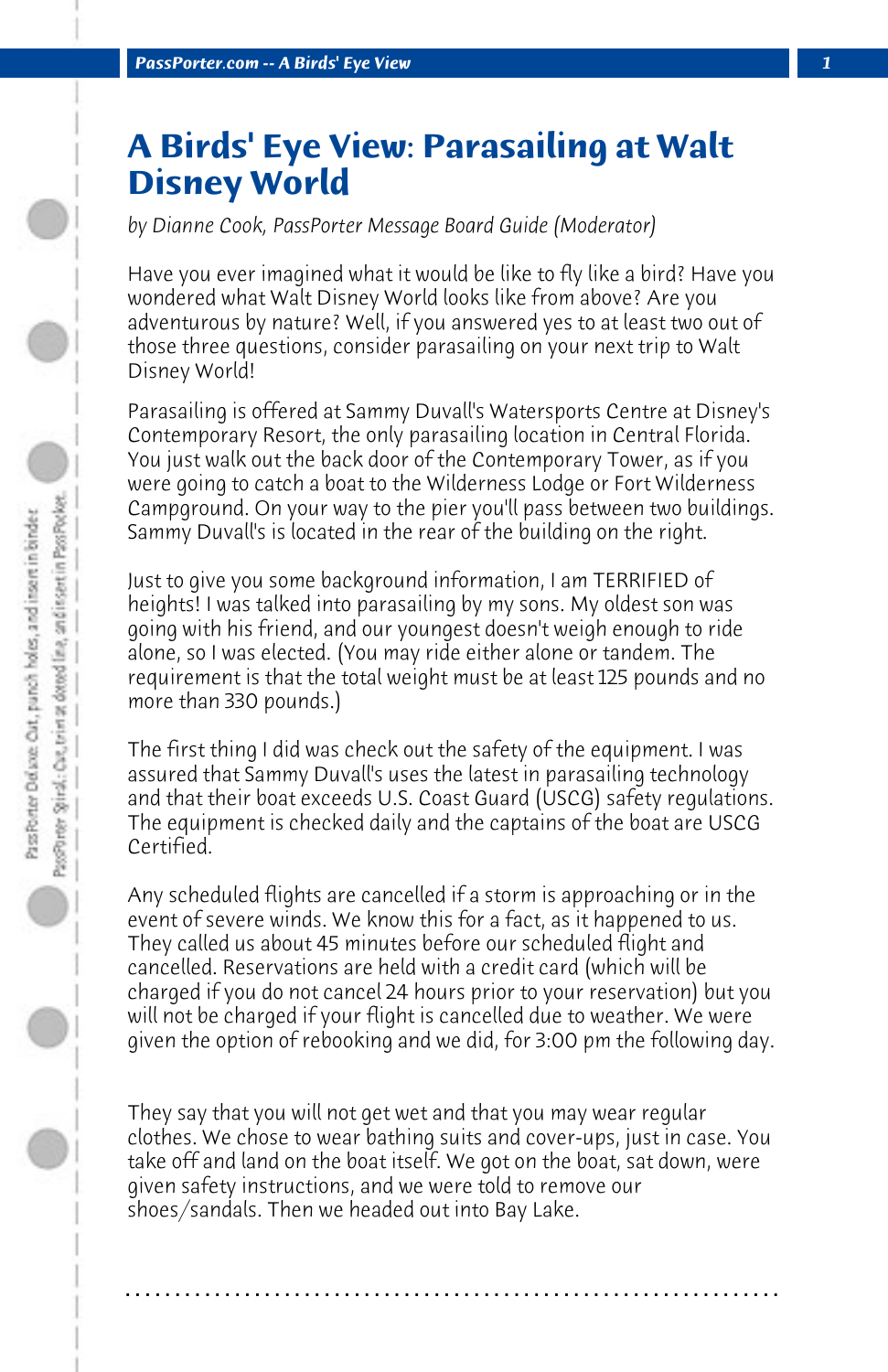Matt and I went first. I was nervous, but the captains put me at ease. They put harness-type straps around your bottom and you sit down into it, the strap goes over the tops of your thighs and between your legs. You hang onto two straps, similar to sitting on a swing.

We went onto the back deck of the boat. I was in the back and Matt was in front with the huge parachute behind us. The boat began to speed up and we were pulled backwards and upwards. I was totally amazed at how smooth it was! It was also very gradual. I was totally shocked that once we were in the air, I wasn't nervous at all, even with my fear of heights. You go 450 feet in the air -100 feet higher that the top of the Contemporary Tower. What an incredible view! We brought waterproof cameras and were taking pictures non-stop.

You can see every park from up there. You can even see downtown Orlando (and of course Downtown Disney). You really get a feel for how vast Walt Disney World really is.

Probably most amazing to me was how relaxed I felt. The fear factor was totally gone, you just feel like you are floating. Our time in the air was 10 minutes, but it seemed like seconds. Before we knew it, we were being gradually reeled in toward the boat deck. One of the captains was there to grab onto the harness and the parachute. We landed right on top of the deck standing up.

There are two kinds of flights - the regular flight is 450 feet in the air and lasts 8-10 minutes. The cost is \$95 plus tax for a single rider and \$160 plus tax per tandem (two people riding together). The deluxe flight takes you up to 600 feet for 10-12 minutes. The cost is \$120 plus tax for single riders and \$185 plus tax per tandem. (Discounts are available for DVC members and Annual Pass holders.) Flights are scheduled seven days a week, weather permitting. During the summer, flights depart every 30 minutes from 9:00 am to 4:30 pm. During the colder seasons flights are every 30 minutes between 10:00 am and 4:30 pm.

You may "walk-up" to try to make a reservation but I would recommend making them in advance. Reservations can be made 90 days in advance by contacting Sammy Duvall's directly at 407-939-0754 (phone) or 407-939-0756 (fax). You can also submit a request by e-mailing Disney@sammyduvall.com. Children under the age of 18 must have a parent or legal guardian present to sign a release form and those under 14 years of age must be accompanied by an adult. You also must be at least 5 years of age (a new requirement).

I would definitely recommend this for everyone! Did this cure me of my fear of heights? Nope! But I would do it again in a heartbeat.

**. . . . . . . . . . . . . . . . . . . . . . . . . . . . . . . . . . . . . . . . . . . . . . . . . . . . . . . . . . . . . . . . . .**